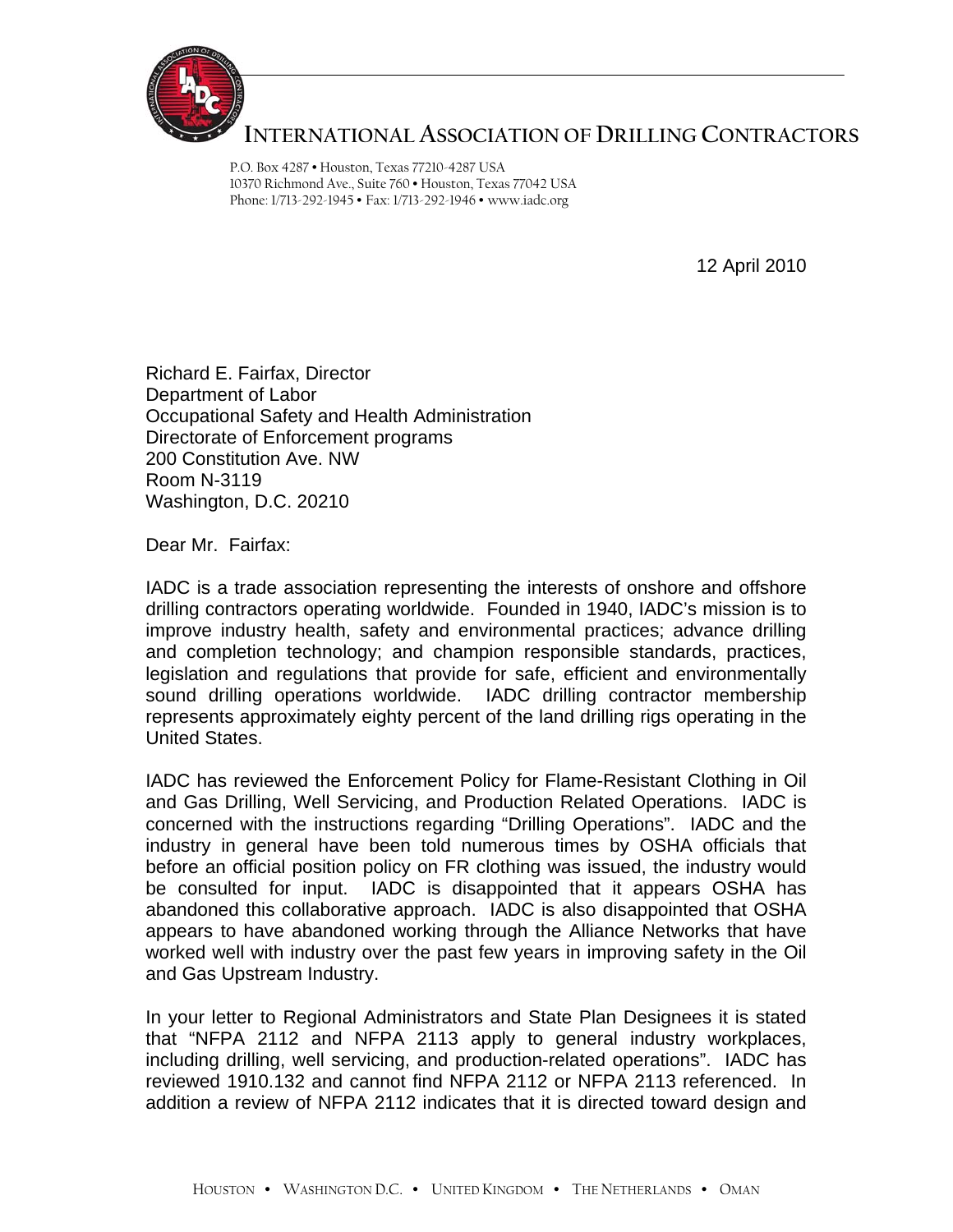testing of fire resistant garments by the manufacturer. The purpose of NFPA 2113 is to assist in the selection of flame-resistant garments and those risks associated with incorrectly maintained, contaminated or damaged flameresistant garments. It is not clear if OSHA has incorporated by reference NFPA 2112 and 2113.

When citing the need for FRC during the 2 October 2009 hearing in Denver, OSHA representatives cited a draft IADC document. This draft document was changed extensively prior to final approval and issue. The final document was issued by API as Recommended Practice 92-U. API RP 92-U recommends FR clothing while drilling Category 4 and Category 5 Underbalanced wells. The vast majority of wells drilled in the United States do not fit into those two categories. After much discussion at the 2 October meeting the OSHA representatives present at the meeting recommended that industry develop FRC guidelines. However, OSHA area directors present at the meeting indicated they would only accept an industry document that required the use of FR clothing 100 percent of the time; we do not feel this position is justified.

IADC is also disappointed that OSHA chose to use an outdated fatality study as the basis for this enforcement policy. Reference "Upstream Onshore Oil and Gas Fatalities" issued in 2005. Industry has asked OSHA a number of times to put together a task group to update that study. IADC understands that there have also been requests submitted through the Alliance Networks. One of the problems with referencing the results of a study is that there are often details in the study that are not truly reflected in the final report. Our review of the study has determined that none of the fatalities was the result of drilling operations and two were not flash-fire explosions; rather one case involved the explosion of a casing cutter and the other involved a dynamite explosion. Another problem which was discovered during the previous study is that the industry classification (SIC Code) for the employer was entered incorrectly. Before developing such a blanket regulatory change, we feel it would have been prudent for OSHA to have established a new task group to update, analyze and validate the data from the fatality study.

The IADC Incident Statistics Program collects drilling related injury (illness) data worldwide. The data submitted to the program was reviewed for Flame/heat/steam (contact/exposed) injuries from 2002 through 2009. There were 29,631 recordable injuries during this time and only 0.39% of the injuries were "Flame/heat/steam (contact/exposed)" to the legs, body or arms. The majority of these incidents occurred during rig maintenance or rigging up/down not well drilling operations. It is our determination that the drilling industry data indicates that the number and types of incidents in which FRC may have been beneficial is less than one half of one percent.

The bullets as written can cause confusion for both the inspector and the regulated community.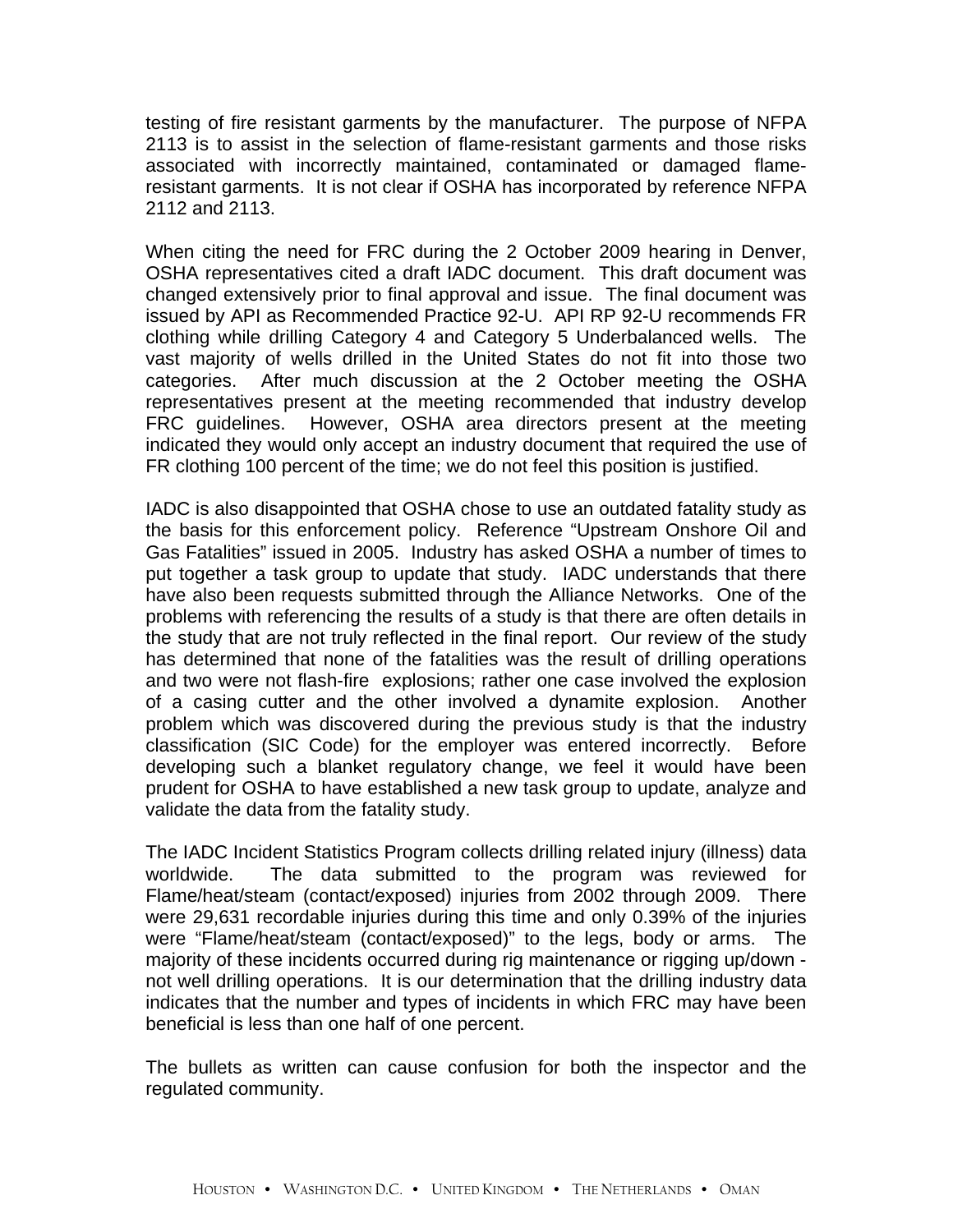• *FRC is usually not needed during initial rig up and normal drilling operations prior to reaching active hydrocarbon zones, unless other activities warrant their use; e.g., fracing a previously drilled well while rigging a well in close proximity.* 

The use of the term "active hydrocarbon zones" is unclear and confusing. Each year thousands of wells are drilled through the hydrocarbon bearing zones that require artificial lifting methods to bring the oil to the surface. During the drilling of normal balanced wells there is little risk of hydrocarbon reaching the surface. Many wells require formation fracturing before hydrocarbons can be released from the formation. Factors such as pressure present in the hydrocarbon formation(s), the drilling mud program and well control equipment present on the well should be considered by OSHA to clarify what constitutes an "active" zone. API RP 92-U Category 4 and 5 well descriptions account for active hydrocarbon formations and well bore pressures.

• *A potential or flash fire exists once active gas or hydrocarbon zones are reached. Appropriate FRC shall be worn by exposed employees working on the well site prior to drilling into identified gas or hydrocarbon zones. CSHOs should verify that employees are wearing FRC in advance of reaching such zones.* 

Please see IADC comments regarding "active hydrocarbon zones" above.

• *Appropriate FRC should also be worn when there is a history of fluid or gas kicks from underground producing zones.* 

It is unclear whether this statement applies only to kicks during normal overbalanced drilling operations or kicks after a formation has been perforated, after the producing zone has undergone fracturing procedures, or during well service / workover operations. IADC believes this statement needs further clarification.

• *Once FRC is identified for use as provided above, employees should wear appropriate FRC until the final casing is cemented and the well is effectively closed.* 

Please see IADC comments regarding the first bullet above.

Most drilling companies that have conducted personnel protective equipment risk assessments have concluded that based on engineering controls, well planning and administrative controls, flash fire hazards are minimal and FRCs are not required. It does not appear that these individual employer assessments or the diverse types of wells and oilfield activities have been fully considered by OSHA in the construction of this enforcement policy.

Estimated start up cost for providing FRC to employees in the drilling industry would be over \$50,000,000 per year for initial issue. Combining drilling with Well servicing and other Oil and Gas upstream segments will most likely increase the total Oil and Gas industry costs to over \$100,000,000 per year. In